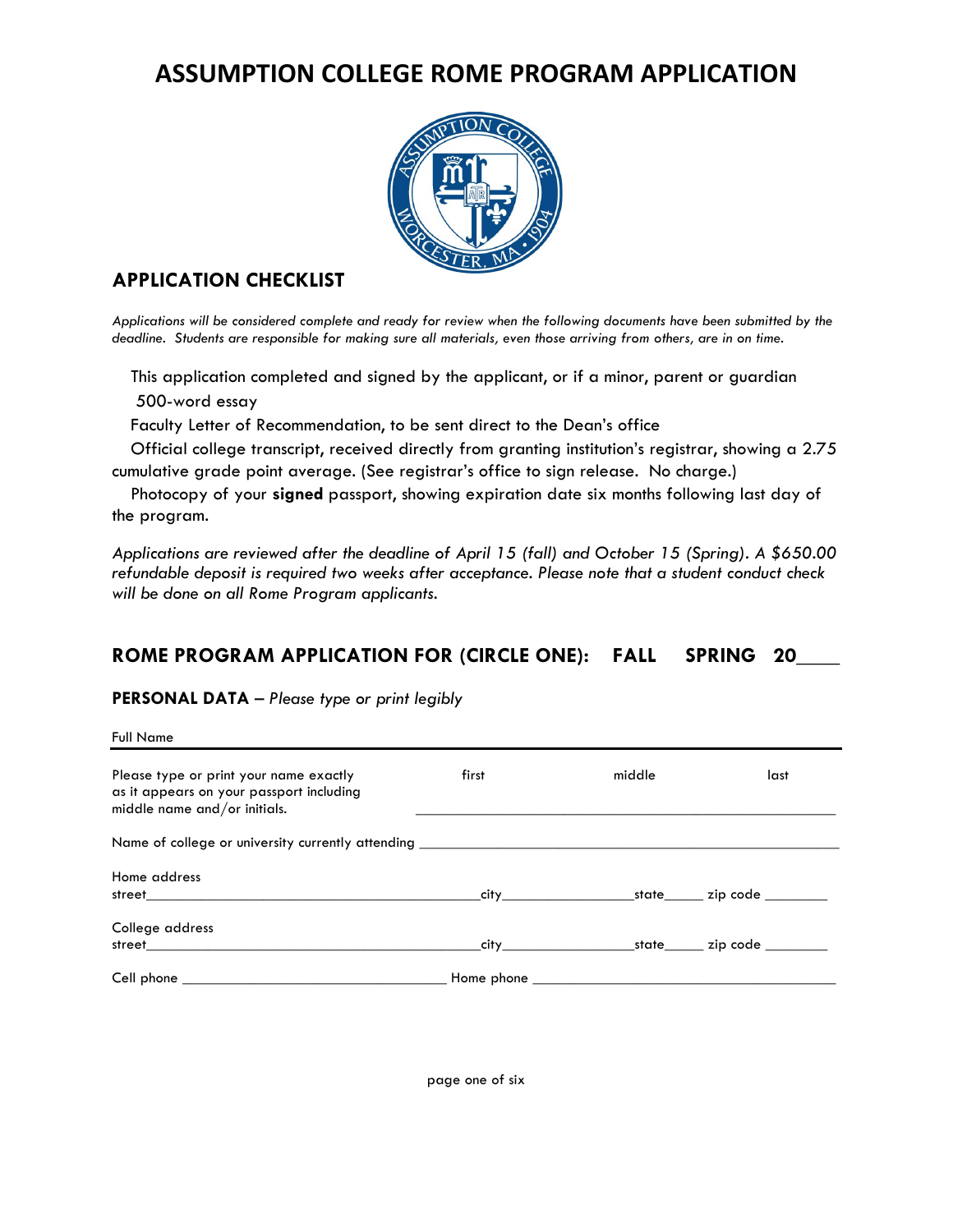#### **PERSONAL DATA, CONTINUED**

| Citizenship (Country)                      | Passport # |  | <b>Expiration Date</b> |
|--------------------------------------------|------------|--|------------------------|
|                                            |            |  |                        |
|                                            |            |  |                        |
|                                            |            |  |                        |
|                                            |            |  |                        |
| Emergency Contact, if different from above |            |  |                        |
|                                            |            |  |                        |
|                                            |            |  |                        |
|                                            |            |  |                        |
|                                            |            |  |                        |

## **ACADEMIC PLANNING**

 I have reviewed the courses on offer in Rome in the semester I intend to study there, and I have consulted with my academic advisor to confirm that a semester in Rome will not delay or prevent my degree completion.

#### **HOUSING PREFERENCE**

Every effort will be made to accommodate student requests for housing location and roommate selection, but the program maintains the prerogative to determine where students will be housed and with whom, based on overall enrollment in the program. Indicate first and second choice below.

Villino Dufault, double room, with (name preferred roommate) \_

Villino Dufault, single room

Page two of six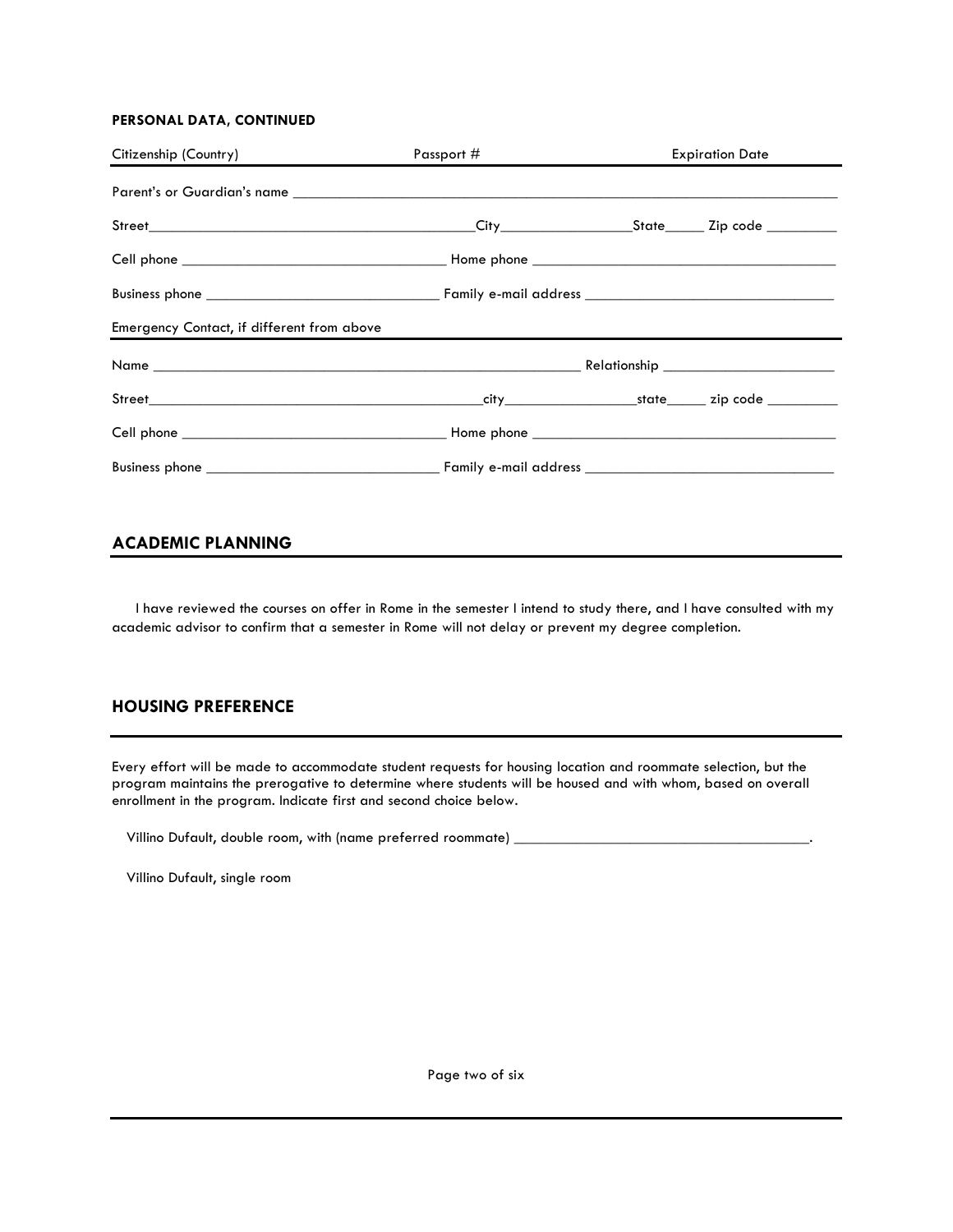| <b>WELLNESS IN ROME -- Please type or print legibly</b>                                                                                                              |     |                        |
|----------------------------------------------------------------------------------------------------------------------------------------------------------------------|-----|------------------------|
| Do you have any special dietary needs?<br>If yes, please describe.                                                                                                   | yes | no                     |
|                                                                                                                                                                      |     |                        |
| Do you have any allergies or chronic ailments of which our Program Director should be aware?<br>If yes, please describe.                                             | yes | no                     |
|                                                                                                                                                                      |     |                        |
| Are you presently under treatment for any emotional matters?<br>If yes, please describe.                                                                             | yes | no                     |
|                                                                                                                                                                      |     |                        |
| Are you presently taking any prescription drugs on a regular basis?<br>If yes, please describe.                                                                      | yes | no                     |
| Are you interested in a partially-subsidized gym (palestra) membership in Rome?                                                                                      | yes | no                     |
| <b>TERMS OF PARTICIPATION</b>                                                                                                                                        |     |                        |
| Students must sign the application agreeing that this will comprise the agreement between Assumption College Rome<br>Program and its students and parents/guardians. |     |                        |
|                                                                                                                                                                      |     | , agree to fulfill all |
| financial and academic obligations incurred while participating in any international education program, and L                                                        |     |                        |

financial and academic obligations incurred while participating in any international education program, and I understand that failure to do so may affect my education abroad status and/or my status at Assumption College. I further understand and agree to the following conditions:

1. ADMISSION. I shall qualify for admission to the program by satisfying all educational requirements, including, but not limited to, payment of applicable tuition and fees.

2. RELEASE OF INFORMATION. I give permission to Assumption College to obtain and release information to my home institution or third party agency as is appropriate to my application and participation in an abroad program including: letters of recommendation, permanent academic, medical, and disciplinary records, and other similar records for the purposes of placement, participation, continuation or termination.

Page three of six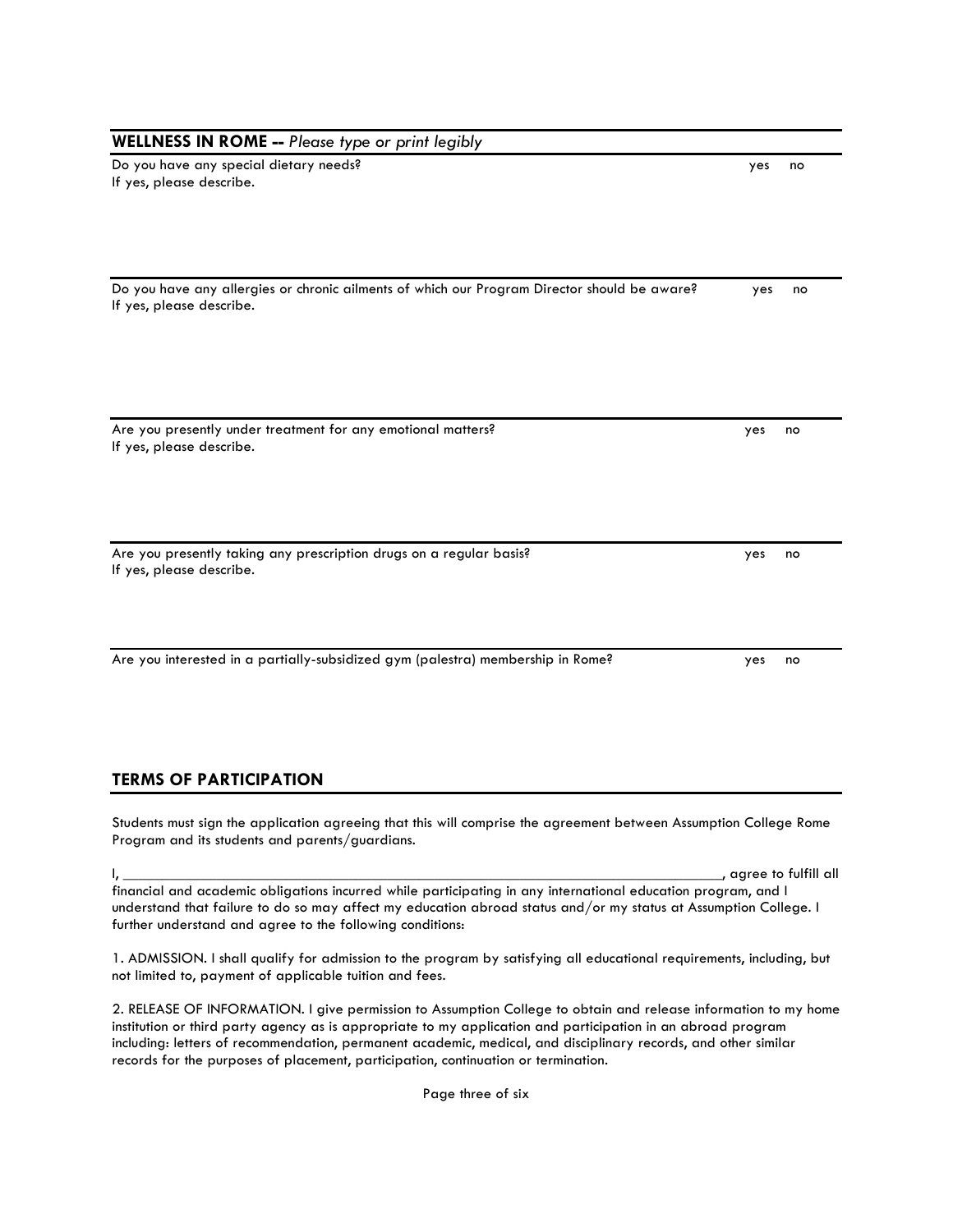3. ELIGIBILITY AND ACADEMIC PROGRESS. I understand that my participation in Assumption College's Rome Program is contingent on my maintaining all eligibility requirements prior to and during the period of the program. If eligibility is not maintained, Assumption College may terminate my participation in the program. I will enroll in the required number of credit hours and remain in good academic standing while participating in the program. I understand that failure to do so may jeopardize my participation as well as my academic record at Assumption College. I understand that course pre-requisites required by Assumption College must be met and that course registration is based on availability of offerings and cannot be guaranteed.

4. PERSONAL CONDUCT. I understand that Assumption College's Honor Code and Student Academic Honest Policy are in effect at the Rome campus, and all home AC rules, regulations and policies apply, both academic and social. I understand that Assumption College has the right to withdraw a student from a program at any time because of violation of such rules, disruptive behavior, academic reasons, or for conduct that could bring the College into disrepute or legal jeopardy. Such decisions will be final and no refund will be made. I will not hold the College liable for any claims incurred by reason of failure or refusal to conform to the requirements.

5. PROGRAM CHANGES. I understand and agree that any information about a particular program provided by Assumption College, while based on Assumption College's best information and belief, is descriptive only. Assumption College reserves the right to make changes in any published itinerary whenever, in Assumption College's judgment, conditions warrant, or if Assumption College deems it necessary for the comfort, convenience or safety of participants.

6. TRAVEL. I understand that I will be traveling during the program by various modes of transportation including, but not limited to, plane, train, bus or van. I release Assumption College, its employees, agents, trustees, and staff from any loss of property, injury or death during such travel.

7. MEDICAL TREATMENT. I agree that I am responsible for any medical treatment of any nature that I may require and I agree to accept all financial responsibility for such treatment.

8. INSURANCE COVERAGE. I understand that I am required to maintain adequate health, accident, disability, hospitalization, and travel insurance during the enrollment period and must provide documentation of insurance, which includes evacuation and repatriation coverage, to Assumption College prior to departure. I am responsible for filing and negotiating all insurance claims directly with my insurance company or companies.

9. RELEASE AND INDEMNIFICATION OF CLAIMS. In consideration for permitting me to participate in the above activity, I agree to release on behalf of myself, my heirs, representatives, executors, administrators, and assigns; Assumption College, its trustees, officers, agents and/or employees from any cause of action, claim(s) or demand(s) of any nature whatsoever which I, my heirs, representatives, executors, administrators, and assigns may now have, or have in the future against Assumption College, its trustees, officers, agents and/or employees (except to the extent the College is negligent) on account of personal injury(s), property damage, death, or accident of any kind, arising out of or in any way related to my participation in the above activity, whether participation is supervised or unsupervised. I also agree to indemnify and hold harmless Assumption College, its trustees, officers, agents and/or employees from any and all causes of action, claims, demands, losses or costs of any nature whatsoever (including but not limited to reasonable attorneys' fees and other litigation costs and expenses) arising out of my participation in the above activity.

10. LEGAL REPSONSIBILITIES. I understand that I must comply with the laws and appropriate cultural conduct of the countries I am visiting. I agree to conduct myself in a manner that will comply with the honor code of Assumption College. If I experience legal problems with any foreign nationals or governments, I will attend to the matter personally with my own personal funds. Assumption College does not guarantee what, if any, assistance it can provide under such circumstances.

11. TUITION, FEES, AND REFUNDS. I will pay all required tuition, fees, travel, housing, and meals charges as required and I understand that all program expenses and financial obligations are my responsibility. I understand that no refunds for program charges will be made after departure. Withdrawal, departure or dismissal from any program prior to its formal completion will result in forfeiting any deposit(s) and will require that I pay all costs incurred. I understand and agree that if I withdraw, depart or am dismissed after the program begins, I will not be eligible for any academic credits associated and may face disciplinary action from Assumption College.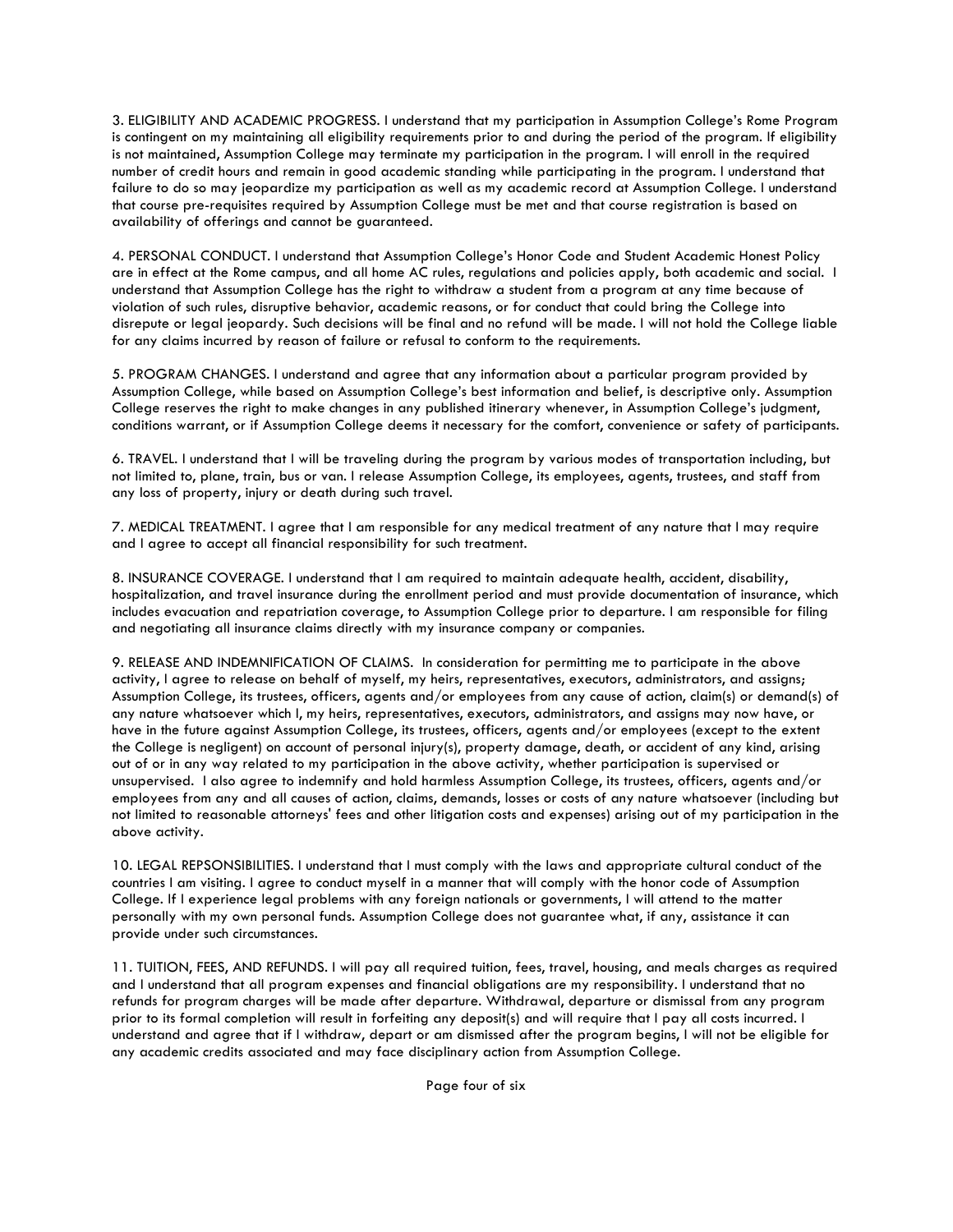12. RESPONSIBILITY DURING FREE TIME. I understand that during free time within the period of the program or before the period of the program I may elect to travel independently at my own expense. If I choose to travel after the completion of the program, I understand that any obligations of Assumption College shall cease. If I choose to travel prior to or during the program period, I agree to inform Assumption College of my travel plans and understand that Assumption College is not responsible for me during non-program related travel. I understand that any risky activity or travel in which I choose to become involved outside of the program will be at my own expense and risk. While Assumption College employees may provide participants with information regarding extra- curricular activities or travel, in no way does this represent an Assumption College endorsement of those activities or destinations.

13. FAMILY INVOLVEMENT. I understand that it is my responsibility, to provide my parents/guardians/significant others with important information about my involvement and/or travel. I give permission to Assumption College to share information with my parents or guardians as necessary for my health and safety in the sole judgment and discretion of Assumption College.

14. USE OF PHOTOGRAPHS OR WRITTEN REPORTS: I authorize and agree to the reasonable use by Assumption College of any photographs that may be taken of any aspect of the program and may include my image, as well as any written comments or reports submitted to Assumption College by me.

15. CHOICE OF LAW. The laws of the Commonwealth of Massachusetts shall govern the validity of this Agreement, the construction of its terms and the interpretation of the rights and duties of the parties hereto.

## **SIGNATURE**

| If the student is a minor (under age 18) this form must be signed by the student's parent or guardian. |                 |
|--------------------------------------------------------------------------------------------------------|-----------------|
|                                                                                                        |                 |
|                                                                                                        | Date __________ |

#### **Rome Program ESSAY**

Attach a 500-word essay to this application describing what has prepared you for this experience, what makes you a good candidate for it, and your academic, intellectual, cultural, and personal goals. Make sure your name is on it in the upper right hand corner, sign it, and submit it with your application and forms.